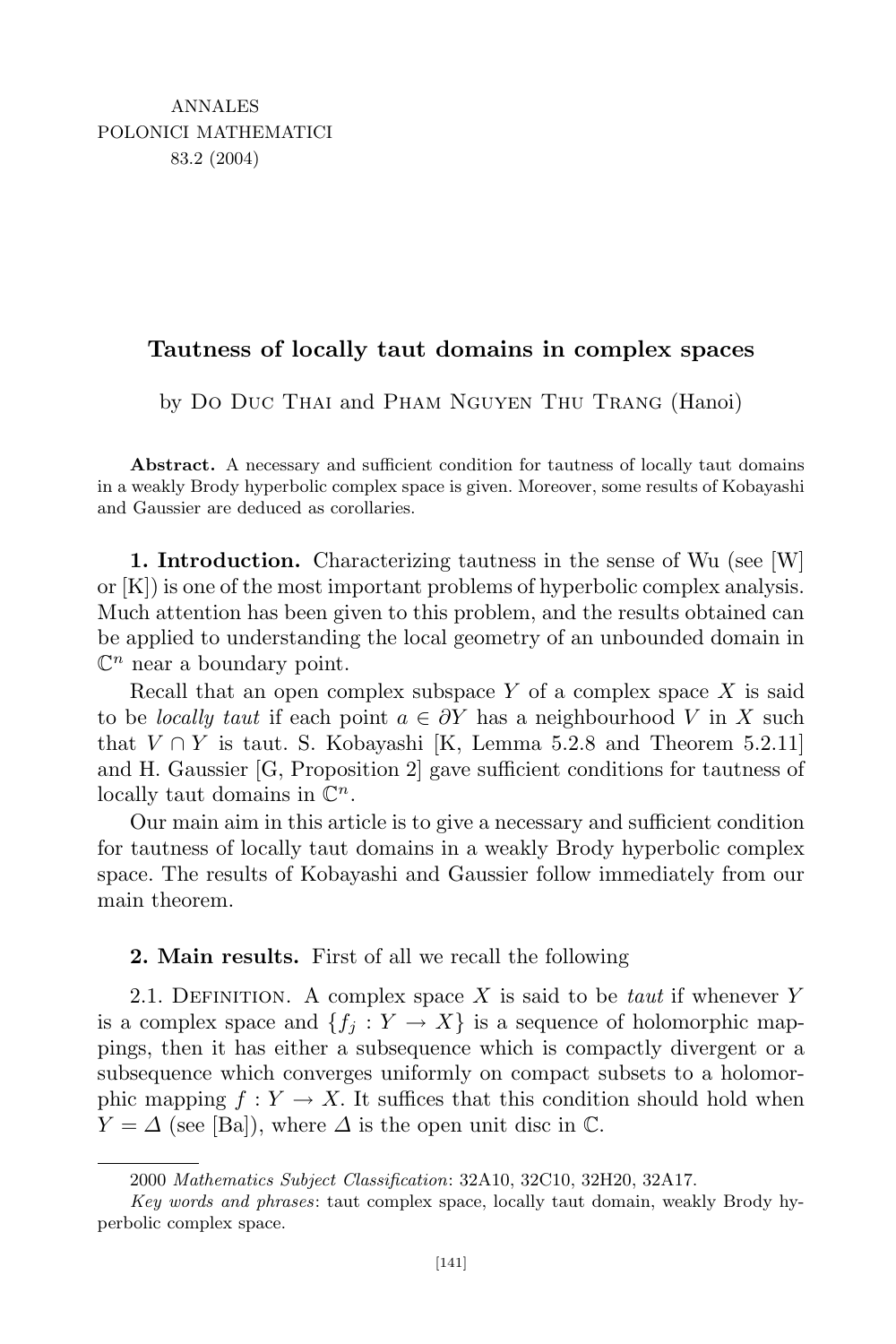2.2. DEFINITION (see [T]). Let *X* be a complex space and  $h<sub>X</sub>$  a hermitian metric on the tangent space *TX* of *X*. Assume that  $\rho_X$  is the distance function (or integrated metric) associated with *hX*. The space *X* is said to have the *Schottky property for*  $h_X$  if for each  $p \in X$ , each relatively compact open set *W* in a coordinate neighbourhood of *p*, and each  $r \in (0,1)$ , there exists a positive constant  $S = S(W, r)$  such that every map  $f \in Hol(\Delta, X)$ with  $f(0) \in W$  satisfies  $\varrho_X(p, f(z)) \leq S$  for  $|z| \leq r$ , where Hol $(\Delta, X)$ denotes the space of holomorphic mappings from *∆* into *X* equipped with the compact-open topology.

In [T, Remark 1.3] we showed that the Schottky property of a complex space can depend on the choice of the hermitian metric.

Modifying the above definition we give the following

2.3. DEFINITION. Let X be a complex space,  $h_X$  a hermitian metric on the tangent space TX, and  $\rho_X$  the distance function associated with  $h_X$ . Let  $M$  be a domain in  $X$ , i.e.  $M$  is a nonempty connected open subset of  $X$ . We say that *M* has the *Schottky* property for  $h_X$  if for each  $p \in X$ , each relatively compact open set *W* in a coordinate neighbourhood of *p*, and each  $r \in (0,1)$ , there exists a positive constant  $S = S(W,r)$  such that every map  $f \in Hol(\Delta, M)$  with  $f(0) \in W$  satisfies  $\varrho_X(p, f(z)) \leq S$  for  $|z| \leq r$ .

2.4. Definition. A complex space *X* is said to be *weakly Brody hyperbolic* if each holomorphic mapping  $f: \mathbb{C} \to X$  with  $f(\mathbb{C}) \in X$  is constant.

By Liouville's theorem,  $\mathbb{C}^n$  is weakly Brody hyperbolic for each  $n \geq 1$ . We now prove the main theorem of this article.

2.5. Theorem. *Let X be a weakly Brody hyperbolic complex space and h<sup>X</sup> a complete hermitian metric on TX. Let M be a locally taut domain in X. Then the domain M is taut if and only if M has the Schottky property for*  $h_X$ .

In order to prove Theorem 2.5 we need the following lemmas:

2.6. LEMMA. Let  $\Omega$  be a domain in  $\mathbb{C}^m$ , let  $M$  be a complete hermi*tian complex space, and let*  $\mathcal{F} \subset \text{Hol}(\Omega, M)$ *, where*  $\text{Hol}(\Omega, M)$  *is equipped with the open-compact topology. If the family F is not relatively compact in*  $\text{Hol}(\Omega, M)$  then there exist sequences  $\{p_j\} \subset \Omega$  with  $p_j \to p_0 \in \Omega$ ,  $\{f_j\} \subset \mathcal{F}$ ,  ${φ<sub>j</sub>} ⊂ ℝ with  $φ<sub>j</sub> > 0$  and  $φ<sub>j</sub> → 0$  such that the functions$ 

$$
g_j(\xi) = f_j(p_j + \varrho_j \xi), \quad \xi \in \mathbb{C}^m,
$$

*satisfy one of the following two assertions*:

(i) The sequence  ${g_j}_{j \geq 1}$  is compactly divergent on  $\mathbb{C}^m$ .

(ii) *The sequence*  ${g_i}_{i \geq 1}$  *converges uniformly on compact subsets of*  $\mathbb{C}^m$  *to a nonconstant holomorphic map*  $g: \mathbb{C}^m \to M$ .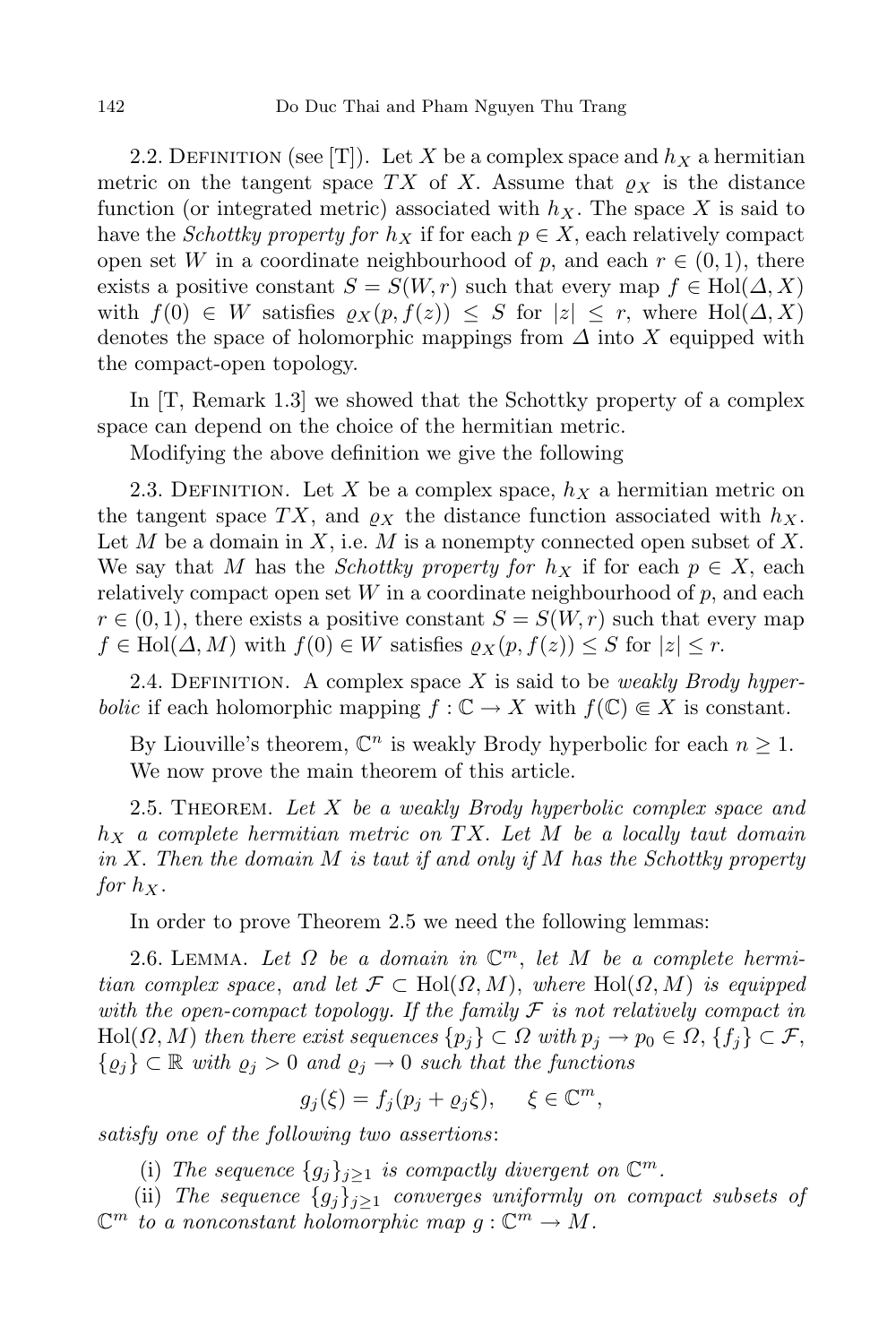*Proof.* The proof of this lemma is taken from [TTH, Thm. 2.5]. However, since we will be using some technical details of the proof and also for the reader's convenience, we repeat the details.

We consider two cases:

CASE 1: The family  $F$  is compactly divergent. Then there is a sequence *{f<sub>i</sub>*}  $\subset$  *F* which is compactly divergent. Take *p*<sup>0</sup>  $\in$  *Ω* and *r*<sup>0</sup>  $>$  0 such that *B*( $p_0, r_0$ ) ∈ *Ω*. Take  $p_j = p_0$  for all  $j \ge 1$ ,  $\varrho_j > 0$  for all  $j \ge 1$  such that  $\varrho_j \to 0^+$ , and

$$
g_j(\xi) = f_j(p_j + \varrho_j \xi) \quad \text{for all } j \ge 1.
$$

Note that *g<sup>j</sup>* is defined on

$$
\left\{ \xi \in \mathbb{C}^m : ||\xi|| \le R_j = \frac{1}{\varrho_j} \operatorname{dist}(p_0, \partial \Omega) \right\}.
$$

Assume that *K* is a compact subset of  $\mathbb{C}^m$  and *L* is a compact subset of *M*. Then there exists  $j_0 \geq 1$  such that  $p_j + \varrho_j K \subset B(p_0, r_0)$  for all  $j \geq j_0$ . This implies that  $g_j(K) \subset f_j(\overline{B}(p_0, r_0))$  for each  $j \geq j_0$ .

Since the sequence  $\{f_j\}$  is compactly divergent, there exists  $j_1 > j_0$  such that  $f_i(\overline{B}(p_0, r_0)) \cap L = \emptyset$  for all  $j \geq j_1$ . Thus  $g_j(K) \cap L = \emptyset$  for all  $j \geq j_1$ . This means that the family  ${g_j}$  is compactly divergent.

CASE 2: The family  $F$  is not compactly divergent. By [TTH, Lemma 2.6], there exists a length function *E* on *M* and a compact subset  $K_0$  of  $\Omega$ and sequences  $\{f_j\} \subset \mathcal{F}, \{\tilde{p}_j\} \subset K_0, \{t_j\} \subset \mathbb{C}^m$  with  $||t_j|| = 1$  for all  $j \ge 1$ such that

$$
E(f_j(\widetilde{p}_j), df_j(\widetilde{p}_j)(t_j)) \ge j^2
$$
 for each  $j \ge 1$ .

Without loss of generality, we may assume that  $\tilde{p}_j \rightarrow \tilde{p}_0 \in K_0$  and that  $\|\widetilde{p}_i - \widetilde{p}_0\|$  < 1/(2*j*). We may also assume that  $\widetilde{p}_0 = 0$ . Put

$$
M_j = \max_{\substack{\|t\|=1\\ \|z\| \le 1/j}} (1 - \|z\|^2 \cdot j^2) E(f_j(z), df_j(z)(t)).
$$

Take  $p_j$  and  $t_j^0$  which maximize this last expression. Then

$$
M_j \ge (1 - \|\widetilde{p}_j\| \cdot j^2) E(f_j(\widetilde{p}_j), df_j(\widetilde{p}_j)(t_j))
$$
  
 
$$
\ge \left(1 - \frac{1}{(2j)^2} \cdot j^2\right) \cdot j^2 = \frac{3}{4} j^2 \to \infty \quad \text{as } j \to \infty.
$$

Put

$$
\varrho_j := \frac{1}{E(f_j(p_j), df_j(p_j)(t_j^0))} = \frac{1 - ||p_j||^2 \cdot j^2}{M_j} \le \frac{1}{M_j}
$$

for each  $j \ge 1$ . It is easy to see that  $\varrho_j > 0$  and  $\varrho_j \to 0^+$ . Put

$$
R_j:=\frac{1/j-\|p_j\|}{\varrho_j}\,.
$$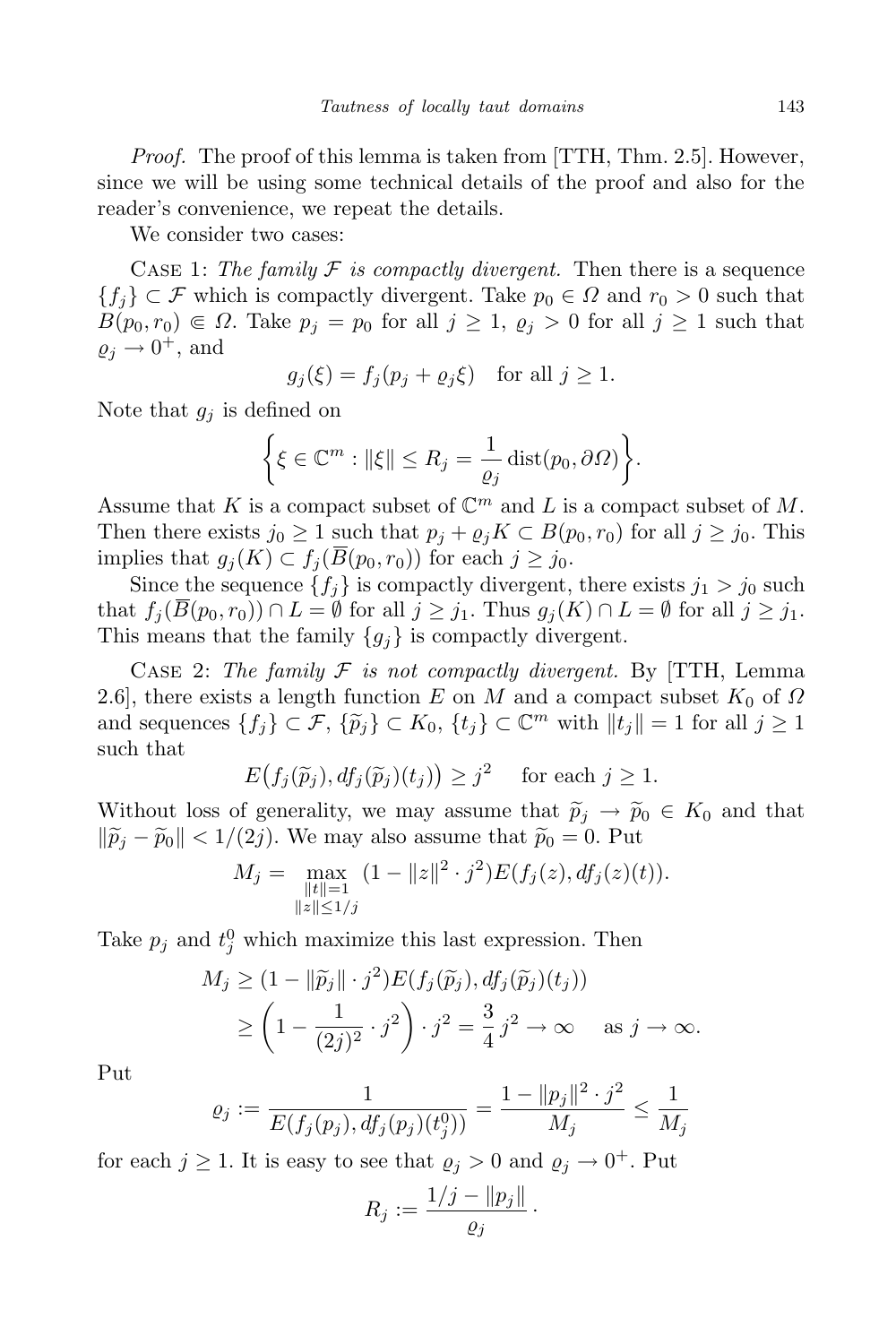Then

$$
||p_j + \varrho_j \xi|| \le ||p_j|| + ||\varrho_j \xi|| \le ||p_j|| + \varrho_j \cdot \frac{1}{\varrho_j} \left(\frac{1}{j} - ||p_j||\right) = \frac{1}{j}
$$

for each  $\|\xi\| < R_j$ , and

$$
R_j = \frac{1 - j||p_j||}{j\varrho_j} = \frac{1 - ||p_j||^2 \cdot j^2}{j\varrho_j(1 + ||p_j|| \cdot j)}
$$
  
= 
$$
\frac{M_j}{j(1 + ||p_j|| \cdot j)} \ge \frac{\frac{3}{4}j^2}{2j} = \frac{3}{8}j \to \infty \quad \text{as } j \to \infty.
$$

Define  $g_j(\xi) = f_j(p_j + \varrho_j \xi)$  for  $j \geq 1$ . Since  $||p_j + \varrho_j \xi|| \leq 1/j$  for each  $\|\xi\| < R_i$ , it follows that

$$
M_j \ge (1 - \|p_j + \varrho_j \xi\|^2 \cdot j^2) \cdot E(g_j(\xi), df_j(p_j + \varrho_j \xi)(t))
$$
  
6. C<sup>m</sup> with  $||t|| = 1$ 

for each  $t \in \mathbb{C}^m$  with  $||t|| = 1$ .

Fix  $R > 0$  and *j* large such that  $R < R_j$ . If  $\|\xi\| \le R$  then, for every  $t \in \mathbb{C}^m$  with  $||t|| = 1$ , we have

$$
E(g_j(\xi), dg_j(\xi)(t)) = \varrho_j E(g_j(\xi), df_j(p_j + \varrho_j \xi)(t))
$$
  
\n
$$
\leq \varrho_j \cdot \frac{M_j}{1 - ||p_j + \varrho_j \xi||^2 \cdot j^2} = \frac{1 - ||p_j||^2 \cdot j^2}{1 - ||p_j + \varrho_j \xi||^2 \cdot j^2}
$$
  
\n
$$
= \frac{1 + ||p_j|| \cdot j}{1 + ||p_j + \varrho_j \xi|| \cdot j} \cdot \frac{1 - ||p_j|| \cdot j}{1 - ||p_j + \varrho_j \xi|| \cdot j}
$$
  
\n
$$
\leq 2 \cdot \frac{1 - ||p_j|| \cdot j}{1 - ||p_j|| \cdot j - \varrho_j \cdot ||\xi|| \cdot j} = \frac{2}{1 - \frac{\varrho_j ||\xi|| \cdot j}{1 - ||p_j||j}}
$$
  
\n
$$
= \frac{2}{1 - ||\xi||/R_j} \leq \frac{2}{1 - R/R_j} \to 2 \text{ as } j \to \infty.
$$

So the  $g_j$  are holomorphic on larger and larger discs in  $\mathbb{C}^m$  and they have bounded derivatives (on compact subsets). Thus the family  ${g_i}$  is equicontinuous. If  ${g_j}$  is not compactly divergent, then by a result of Wu [Wu, Lemma 1.1(iii)], there exists a subsequence  ${g_{j_k}} \subset {g_j}$  such that  $g_{j_k} \to g$ . It is easy to see that

$$
E(g_j(0), dg_j(0)(t_j^0)) = \varrho_j E(g_j(0), df_j(p_j)(t_j^0)) = \varrho_j E(f_j(p_j), df_j(p_j)(t_j^0)) = 1.
$$
  
This implies  $g'(0) \neq 0$ , hence  $g$  is not a constant function.

2.7. LEMMA. Let X be a weakly Brody hyperbolic complex space and  $h_X$ *a complete hermitian metric on TX. Let M be a domain in X such that M has the Schottky property for*  $h_X$ *. Assume that a sequence*  $\{f_n\} \subset \text{Hol}(\Delta, M)$ *is not compactly divergent. Then it has a subsequence which converges uniformly on compact subsets of*  $\Delta$  *to a map*  $f \in Hol(\Delta, X)$ *.*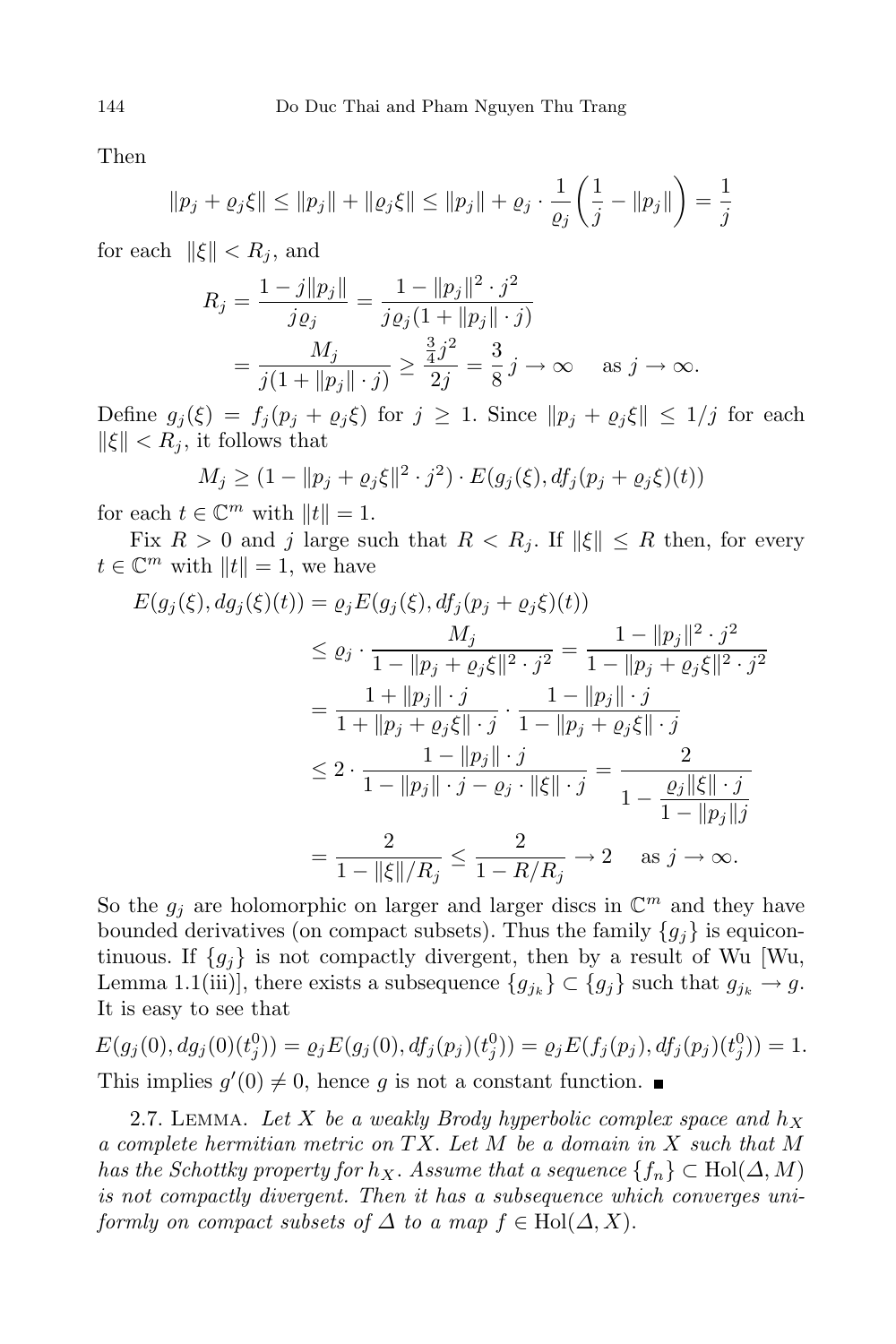*Proof.* Since  ${f_n}$  is not compactly divergent, without loss of generality we may assume that there exists a sequence  $\{z_n\} \subset \Delta$  such that  $z_n \to z_0 \in \Delta$ and  $f_n(z_n) \to q \in M$ . For each  $n \geq 0$  consider the Möbius automorphism  $\varphi_n$  :  $\Delta$  →  $\Delta$  given by

$$
\varphi_n(z) = \frac{z_n + z}{1 + \overline{z}_n \cdot z} \quad \text{for } z \in \Delta.
$$

Then [L, p. 13] the sequence  $\{\varphi_n\}$  converges uniformly on compact subsets of  $\Delta$  to  $\varphi_0$ , and also  $\{\varphi_n^{-1}\}$  converges uniformly on compact subsets of  $\Delta$ to  $\varphi_0$ <sup>-1</sup>.

Put  $g_n = f_n \circ \varphi_n$  for all  $n \geq 1$ . Since the sequence  $\{g_n(0) = f_n(z_n)\}$ converges to *q*, we can assume that there is a relatively compact open set *W* in a coordinate neighbourhood of *q* such that  $g_n(0) \in W$  for all  $n \geq 1$ .

Since *M* has the Schottky property for  $h<sub>X</sub>$ , there is a positive constant *R* such that  $\varrho_X(q, g_n(z)) < R$  for  $|z| \leq 1/2$  and for each  $n \geq 1$ . This means that  $g_n(\overline{\Delta}_{1/2}) \subset B_{\varrho_X}(q, R)$  for each  $n \geq 1$ , where  $\overline{\Delta}_{1/2} = \{z \in \mathbb{C} : |z| \leq 1/2\}$ and  $B_{\rho_X}(q, R) = \{x \in X : \rho_X(q, x) < R\}$ . Since  $h_X$  is a complete hermitian metric on *TX*, the ball  $B_{\rho_X}(q, R)$  is relatively compact in *X*. This implies that the family  $\mathcal{F} = \{g_n\}_{n>1} \subset \text{Hol}(\Delta, X)$  is not compactly divergent.

Suppose that the family  $\mathcal{F} \subset Hol(\Delta, X)$  is not relatively compact in  $\text{Hol}(\Delta, X)$ . Then, by Lemma 2.6, there exist sequences  $\{p_i\} \subset \Delta$  with  $p_i \to \Delta$  $p_0 \in \Delta$ ,  $\{g_j\} \subset \mathcal{F}$ ,  $\{g_j\} \subset \mathbb{R}$  with  $g_j > 0$  and  $g_j \to 0$  such that the functions

$$
h_j(\xi) = g_j(p_j + \varrho_j \xi), \quad \xi \in \Delta_{R_j} := {\xi \in \mathbb{C} : |\xi| < R_j},
$$

satisfy one of the following two assertions:

(i) The sequence  $\{h_i\}$  is compactly divergent on  $\mathbb{C}$ .

(ii) The sequence  $\{h_i\}$  converges uniformly on compact subsets of  $\mathbb C$  to a nonconstant holomorphic map  $h: \mathbb{C} \to X$ .

From Case 2 in the proof of Lemma 2.6, we have  $\text{range}(h_i) \subset g_i(\overline{\Delta}_{1/2}) \subset$  $B_{\rho_X}(q, R) \in X$  for each  $j \geq 2$ . This implies that  $\{h_j\}$  is not compactly divergent, and hence it converges uniformly on compact subsets of  $\mathbb C$  to a nonconstant holomorphic map  $h: \mathbb{C} \to X$ .

It is easy to see that

$$
h(\mathbb{C}) \subset \overline{B_{\varrho_X}(q, R)} \Subset X.
$$

Since *X* is weakly Brody hyperbolic, it follows that *h* is constant. This is a contradiction. Thus the family  $\mathcal F$  is relatively compact in Hol( $\Delta$ ,  $X$ ), i.e. there exists a subsequence  ${g_{n_k}}_{k=1}^{\infty}$  which converges uniformly on compact subsets of  $\Delta$  to a map  $g \in Hol(\Delta, X)$ . Then  $\{f_{n_k}\}_{k=1}^{\infty}$  converges uniformly on compact subsets of  $\Delta$  to the map  $g \circ \varphi_0^{-1}$  in Hol( $\Delta$ , X), as claimed.

*Proof of Theorem 2.5. Necessity*. Assume that *M* does not have the Schottky property for  $h_X$ . Then there exist  $q \in M$ , a relatively compact open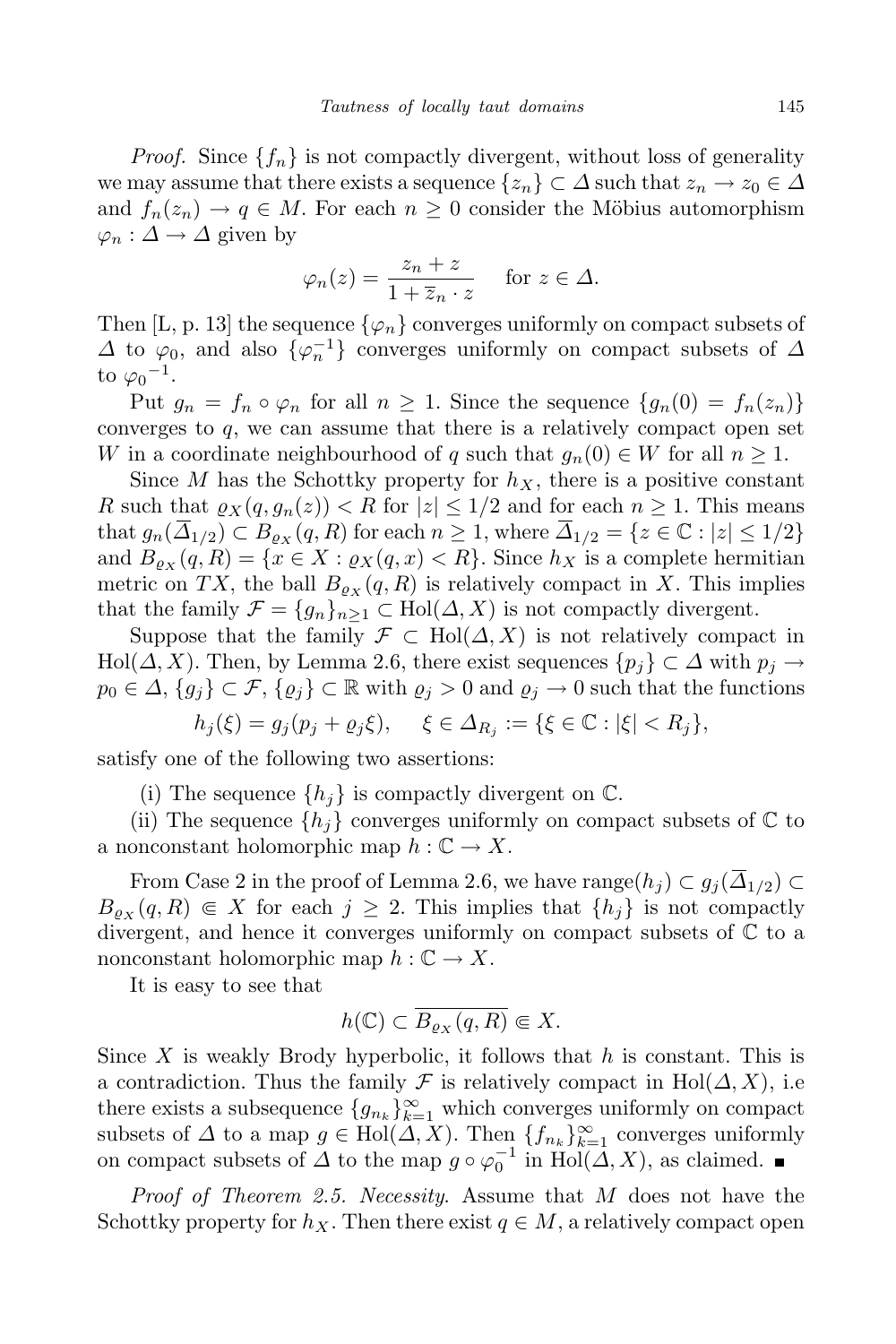set *W* in a coordinate neighbourhood of  $q, r \in (0,1), \{f_n\} \subset \text{Hol}(\Delta, M)$ with  $f_n(0) \in W$  for all  $n \geq 1$ , and  $\{z_n\} \subset \Delta_r$  such that

$$
\varrho_X(q, f_n(z_n)) \to \infty \quad \text{as } n \to \infty.
$$

Since  $M$  is taut, by a theorem of Abate (see [A] or [K, Theorem 5.1.6, p. 242]) it follows that Hol $(\Delta, M) \cup {\infty}$  is a compact subset of  $C(\Delta, M^+)$ , where  $M^+ = M \cup \{\infty\}$  is the Aleksandrov one-point compactification of *M*. Since *{f*<sub>*n*</sub>(0)}<sup>∞</sup><sub>*n*=1</sub> ⊂ *W*  $\in$  *X*, there exists a subsequence  ${f_{n_k}}$ } which converges uniformly on compact subsets of  $\Delta$  to a map  $f \in Hol(\Delta, M)$ . Without loss of generality we may assume that  $z_n \to z_0 \in \Delta$ . Then  $\varrho_X(q, f(z_0)) =$  $\lim_{k \to \infty} \varrho_X(q, f_{n_k}(z_{n_k})) = \infty$ . This is a contradiction.

*Sufficiency*. Assume that *M* has the Schottky property for  $h_X$ . Let  $\{f_n\}$ be a sequence in Hol $(\Delta, M)$  which is not compactly divergent. We now prove that it contains a subsequence which converges uniformly on compact subsets of  $\Delta$  to a map  $f \in Hol(\Delta, M)$ .

Indeed, by Lemma 2.7 and by passing to a subsequence if necessary, we may assume that  ${f_n}$  converges uniformly on compact subsets of  $\Delta$  to a map  $f \in Hol(\Delta, X)$ . Since  $\{f_n\}$  is not compactly divergent, there exist compact sets  $K \subset \Delta$  and  $L \subset X$  such that  $f_n(K) \cap L \neq \emptyset$  for infinitely many *n*. We may assume that this is the case for all *n*. Since  $f_n(K) \cap L \neq \emptyset$ for all *n*, we have  $f(K) \cap L \neq \emptyset$ . We now have to show that  $f \in Hol(\Delta, M)$ . Assume the contrary. Then the open subset  $f^{-1}(M)$  of  $\Delta$  is distinct from  $\Delta$ . It is nonempty since  $f(K) \cap L \neq \emptyset$ . Let *a* be a boundary point of  $f^{-1}(M)$  in *∆*, and set  $p = f(a)$ . Then  $p \notin M$ . Let *V* be a neighbourhood of *p* in *X* such that *V* ∩*M* is taut. Let *W* be a neighbourhood of *a* in  $\Delta$  such that  $f(\overline{W}) \subset V$ . By taking a subsequence we may assume that  $f_n(\overline{W}) \subset V$  for all  $n \geq 1$ . Since  $V \cap M$  is taut,  $\{f_n|_W\} \subset \text{Hol}(W, V \cap M)$  is either compactly divergent or has a convergent subsequence. But since  $\lim f_n(a) = f(a) = p \notin M$ , it cannot have a convergent subsequence; and it cannot be compactly divergent either, because, for any  $b \in W \cap f^{-1}(M)$ , we have  $\lim f_n(b) = f(b) \in V \cap M$ .

This is a contradiction.

Since every bounded domain in  $\mathbb{C}^n$  has the Schottky property for the hermitian metric induced by the canonical metric of  $\mathbb{C}^n$ , the following result of S. Kobayashi can be deduced immediately from Theorem 2.5.

2.8. Corollary ([K, Lemma 5.2.8 and Theorem 5.2.11]). *If a bounded domain*  $M \subset \mathbb{C}^n$  *is locally taut, then it is taut.* 

We now recall the following

2.9. DEFINITION. Let *M* be a domain in a complex space *X*. Let  $X^+$  = *X* ∪  $\{\infty\}$  be the Aleksandrov one-point compactification of *X*. Denote by  $\overline{M}$  the closure of *M* in  $X^+$ . We say that *M* is *nonbounded* if  $\infty \in \overline{M}$ . If *M*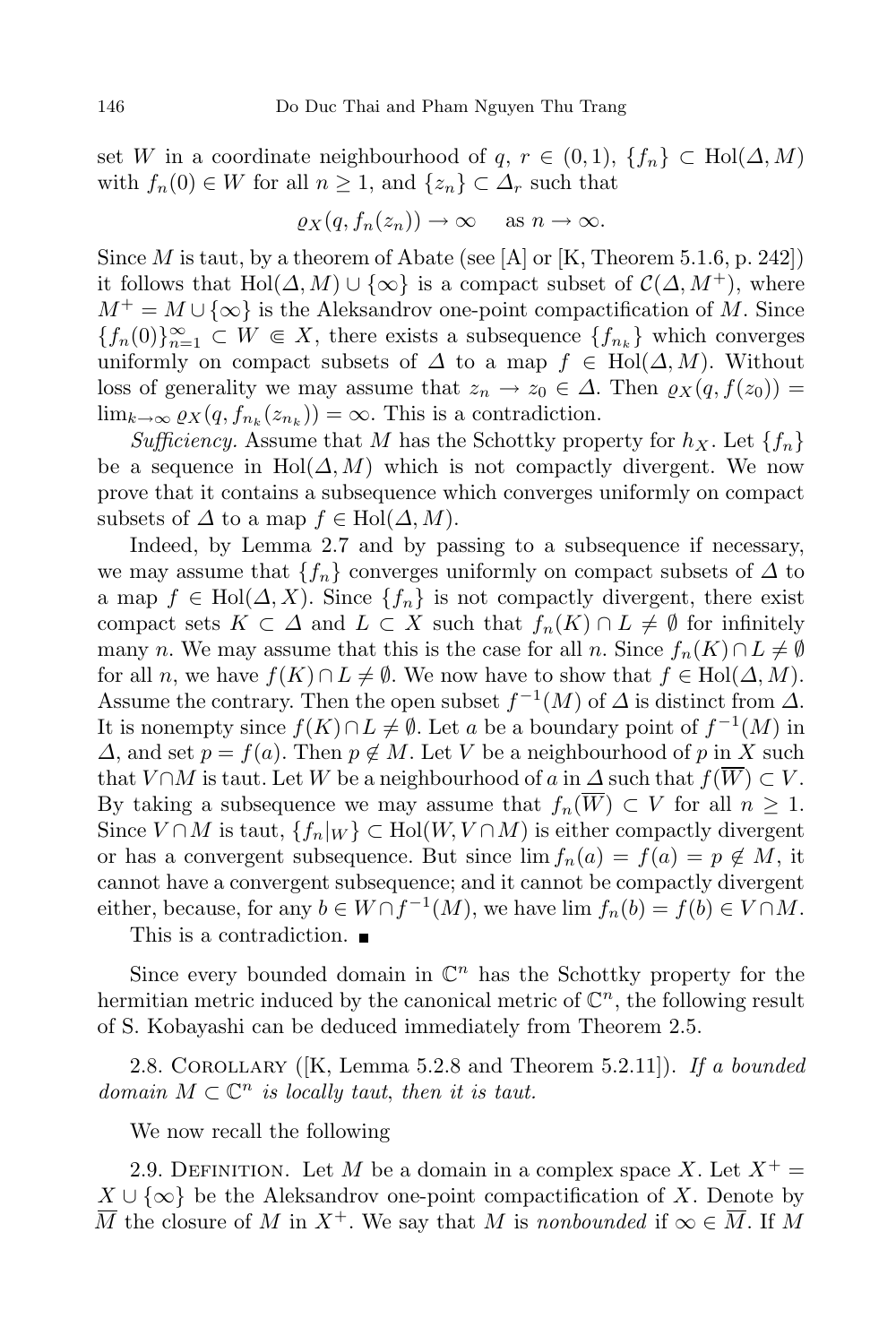is nonbounded and  $\varphi$  is a function defined on *M*, we set  $\varphi(\infty) = c \in \mathbb{R}$  if  $\lim_{z\to\infty}\varphi(z)=c.$ 

Let *M* be a nonbounded domain in a complex space *X*.

(i) A function  $\varphi$  is called a *local peak plurisubharmonic function* at *p* in *∂M*  $\cup$  {∞} if there exists a neighbourhood *U* of *p* in  $X^+$  such that  $\varphi$  is plurisubharmonic on  $U \cap M$ , continuous up to  $U \cap \overline{M}$  and satisfies

$$
\begin{cases} \varphi(p) = 0, \\ \varphi(z) < 0 \quad \text{for all } z \in (U \cap \overline{M}) \setminus \{p\}. \end{cases}
$$

(ii) A function *ψ* is called a *local antipeak plurisubharmonic function* at *p* in  $\partial M \cup \{\infty\}$  if there is a neighbourhood *U* of *p* in  $X^+$  such that  $\psi$  is plurisubharmonic on  $U \cap M$ , continuous up to  $U \cap \overline{M}$  and satisfies

$$
\begin{cases} \psi(p) = -\infty, \\ \psi(z) > -\infty \quad \text{for all } z \in (U \cap \overline{M}) \setminus \{p\}. \end{cases}
$$

Note that an antipeak plurisubharmonic function exists at every finite point *p*.

We now prove the following.

2.10. Corollary. *Let M be a locally taut nonbounded domain in a weakly Brody hyperbolic complete hermitian complex space X. If there are local peak* and *antipeak plurisubharmonic functions*  $\varphi$  *and*  $\psi$  *at*  $\infty$ *, then M is taut.*

In particular, when  $X = \mathbb{C}^n$  we get the result of Gaussier [G, Proposition 2].

Repeating the argument in [G, Lemma 2.1.1] we have the following

2.11. Lemma. *Let M be a nonbounded domain in a complex space X. Assume that there are local peak and antipeak plurisubharmonic functions ϕ and ψ at p in ∂M ∪ {∞}. Let* 0 *< r <* 1*. Then for every neighbourhood W* of *p* in  $X^+$  there exists a neighbourhood  $W'$  of *p* in  $X^+$  such that every *holomorphic map*  $f : \Delta \rightarrow M$  *satisfies* 

$$
f(0) \in W' \implies f(\Delta_r) \subset W.
$$

*Proof of Corollary 2.10.* By Theorem 2.5, it suffices to prove that *M* has the Schottky property for  $h_X$ , where  $h_X$  is a complete hermitian metric on *TX*.

Assume the contrary. Then there exist  $p \in M$ , a relatively compact open set *U* in a coordinate neighbourhood of *p*,  $r \in (0,1)$ ,  $\{f_n\} \subset \text{Hol}(\Delta, M)$ with  $f_n(0) \in U$  for all  $n \geq 1$ , and  $\{z_n\} \subset \Delta_r$  such that

$$
\varrho_X(p, f_n(z_n)) \to \infty \quad \text{as } n \to \infty.
$$

By taking a subsequence we may assume that  $f_n(z_n) \to \infty$  in  $X^+$ . Take a